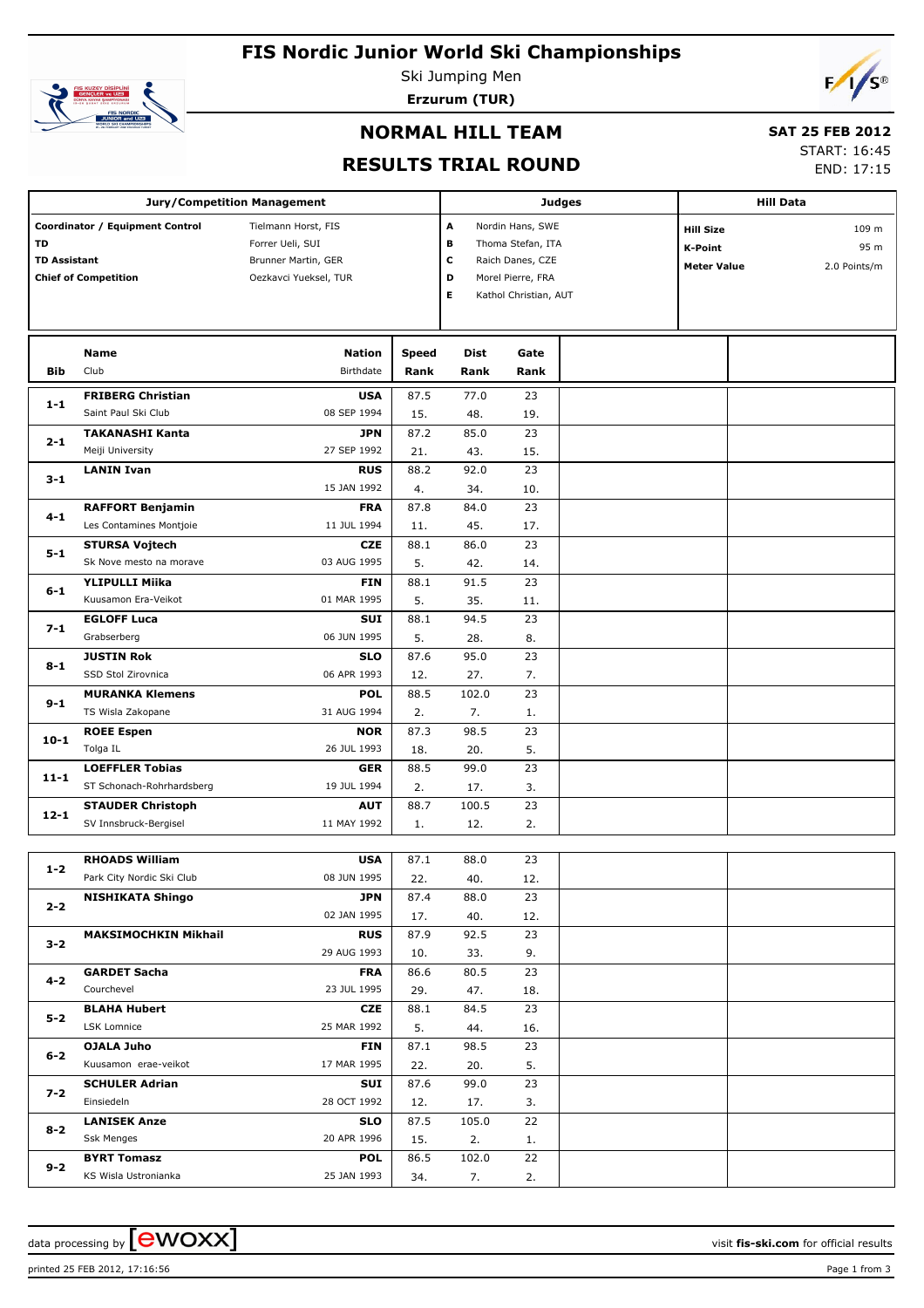# **FIS Nordic Junior World Ski Championships**



Ski Jumping Men **Erzurum (TUR)**

### **NORMAL HILL TEAM**

#### **SAT 25 FEB 2012**

## **RESULTS TRIAL ROUND**

START: 16:45 END: 17:15

 $F/\sqrt{s^{\circ}}$ 

|                                | <b>Name</b>                                    | <b>Nation</b>             | <b>Speed</b> | Dist         | Gate     |  |
|--------------------------------|------------------------------------------------|---------------------------|--------------|--------------|----------|--|
| <b>Bib</b>                     | Club                                           | Birthdate                 | Rank         | Rank         | Rank     |  |
|                                | <b>BERGGAARD Mats S</b>                        | <b>NOR</b>                | 87.1         | 100.0        | 22       |  |
| $10 - 2$                       | Stranden IL/FTV                                | 24 AUG 1995               | 22.          | 14.          | 5.       |  |
|                                | <b>LUGERT Tobias</b>                           | <b>GER</b>                | 88.0         | 101.5        | 22       |  |
| $11 - 2$                       | Sc Ruhpolding                                  | 18 JUN 1993               | 9.           | 9.           | 3.       |  |
|                                | <b>WOHLGENANNT Ulrich</b>                      | <b>AUT</b>                | 87.6         | 101.5        | 22       |  |
| $12 - 2$                       | SK Kehlegg                                     | 01 AUG 1994               | 12.          | 9.           | 3.       |  |
|                                |                                                |                           |              |              |          |  |
|                                | <b>WALLACE Brian</b>                           | <b>USA</b>                | 87.0         | 91.0         | 21       |  |
| $1 - 3$                        | Saint Paul Ski Club                            | 03 JUL 1993               | 25.          | 36.          | 5.       |  |
|                                | <b>SATO Yukiya</b>                             | <b>JPN</b>                | 83.5         | 81.5         | 21       |  |
| 2-3                            | Sapporo Nihon Univ. High School                | 19 JUN 1995               | 48.          | 46.          | 8.       |  |
|                                | <b>SHUVALOV Alexander</b>                      | <b>RUS</b>                | 86.9         | 94.5         | 21       |  |
| $3 - 3$                        |                                                | 30 NOV 1992               | 28.          | 28.          | 3.       |  |
|                                | <b>GONTHIER Nicolas</b>                        | <b>FRA</b>                | 85.9         | 89.5         | 21       |  |
| $4 - 3$                        | Courchevel                                     | 04 MAR 1993               | 44.          | 38.          | 6.       |  |
|                                | <b>FRIEDRICH Tomas</b>                         | <b>CZE</b>                | 85.5         | 88.5         | 21       |  |
| $5 - 3$                        | SK Jested Liberec                              | 02 FEB 1995               | 47.          | 39.          | 7.       |  |
|                                | <b>KLINGA Sebastian</b>                        | <b>FIN</b>                | 86.6         | 94.5         | 21       |  |
| 6-3                            | Ounasvaaran Hiihtoseura                        | 26 APR 1992               | 29.          | 28.          | 3.       |  |
|                                | <b>EGLOFF Pascal</b>                           | <b>SUI</b>                | 87.3         | 103.5        | 21       |  |
| $7 - 3$                        | Grabserberg                                    | 08 AUG 1992               |              | 5.           |          |  |
|                                |                                                |                           | 18.          |              | 2.       |  |
| $8 - 3$<br>$9 - 3$<br>$10 - 3$ | <b>HVALA Jaka</b><br>Ssk Ponikve               | <b>SLO</b><br>15 JUL 1993 | 86.4         | 109.5        | 21       |  |
|                                |                                                |                           | 37.          | 1.           | 1.       |  |
|                                | <b>KLUSEK Bartlomiej</b><br>LKS Klmczok Bystra | <b>POL</b><br>15 JAN 1993 | 86.1         | 99.0         | 20       |  |
|                                |                                                |                           | 41.          | 17.<br>100.0 | 8.<br>20 |  |
|                                | <b>GRIMSRUD Simen</b><br>Asker Skiclubb        | <b>NOR</b><br>22 MAR 1992 | 87.0<br>25.  | 14.          | 6.       |  |
|                                |                                                |                           |              |              |          |  |
| $11 - 3$                       | <b>DREHER Michael</b><br>Sc Oberstdorf         | <b>GER</b><br>30 JAN 1993 | 85.6         | 95.5         | 20       |  |
|                                |                                                |                           | 46.          | 26.          | 13.      |  |
| $12 - 3$                       | <b>KRAFT Stefan</b><br>SV Schwarzach           | <b>AUT</b><br>13 MAY 1993 | 86.5         | 100.5        | 20       |  |
|                                |                                                |                           | 34.          | 12.          | 5.       |  |
|                                | <b>FRENETTE Peter</b>                          | <b>USA</b>                | 86.3         | 94.0         | 20       |  |
| $1 - 4$                        | New York Ski Ed Foundation                     | 24 FEB 1992               | 38.          | 31.          | 14.      |  |
|                                | <b>SHIMIZU Reruhi</b>                          |                           |              |              | 20       |  |
| $2 - 4$                        | Arai High School                               | <b>JPN</b><br>04 DEC 1993 | 86.0         | 100.0        | 6.       |  |
|                                |                                                |                           | 42.          | 14.          |          |  |
| $3 - 4$                        | <b>ROMASHOV Alexey</b>                         | <b>RUS</b><br>29 APR 1992 | 85.9         | 90.0<br>37.  | 20       |  |
|                                |                                                |                           | 44.          |              | 16.      |  |
| 4-4                            | <b>LAMY CHAPPUIS Ronan</b><br>Bois D'amont     | <b>FRA</b><br>10 SEP 1993 | 86.3         | 97.5         | 20       |  |
|                                |                                                |                           | 38.          | 23.          | 10.      |  |
| 5-4                            | <b>KADLEC Milos</b>                            | CZE                       | 86.0         | 98.5         | 20       |  |
|                                | Skl Nove mesto na morave                       | 26 NOV 1992               | 42.          | 20.          | 9.       |  |
| 6-4                            | <b>MAEAETTAE Jarkko</b>                        | <b>FIN</b>                | 86.5         | 96.5         | 20       |  |
|                                | Kainuun Hiihtoseura                            | 28 DEC 1994               | 34.          | 25.          | 12.      |  |
| $7 - 4$                        | <b>SOMMER Pascal</b>                           | SUI                       | 86.6         | 93.0         | 20       |  |
|                                | Am Bachtel Wald                                | 29 JUN 1992               | 29.          | 32.          | 15.      |  |
| $8-4$                          | <b>DEZMAN Nejc</b>                             | <b>SLO</b>                | 87.0         | 101.5        | 20       |  |
|                                | SK Triglav Kranj                               | 07 DEC 1992               | 25.          | 9.           | 4.       |  |
| 9-4                            | <b>ZNISZCZOL Aleksander</b>                    | <b>POL</b>                | 86.3         | 103.0        | 20       |  |
|                                | KS Wisla Ustronianka                           | 08 MAR 1994               | 38.          | 6.           | 3.       |  |
| $10 - 4$                       | <b>SJOEEN Phillip</b>                          | <b>NOR</b>                | 86.6         | 104.5        | 20       |  |
|                                | Baekkelaget Sk                                 | 24 DEC 1995               | 29.          | 3.           | 1.       |  |